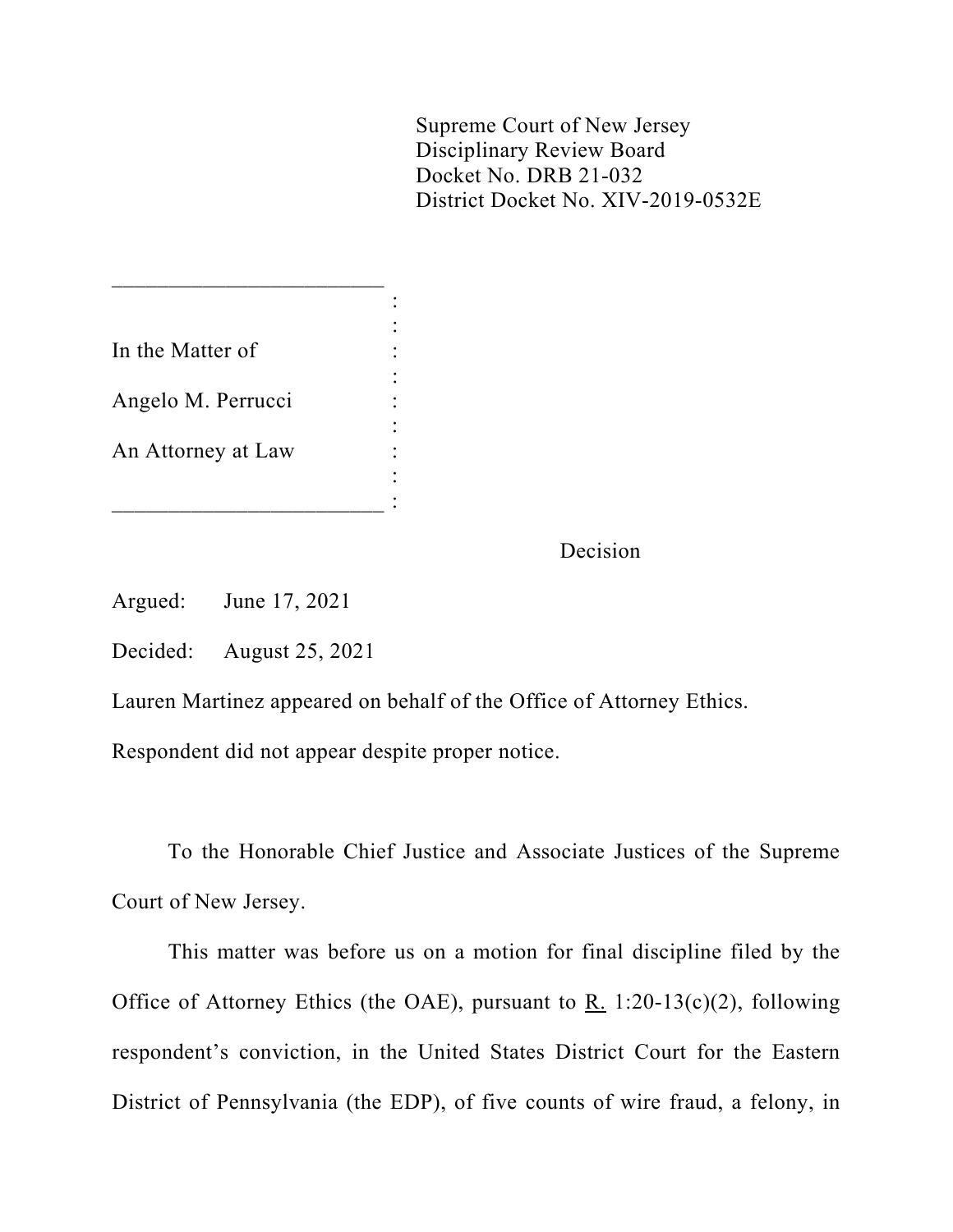violation of 18 U.S.C. § 1343. The OAE asserted that this offense constituted a violation of RPC 1.15(a) and the principles of In re Wilson, 81 N.J. 451 (1979), and In re Hollendonner, 102 N.J. 21 (1985) (knowingly misappropriating client or escrow funds); RPC 1.15(b) (failing to promptly deliver funds to the client or a third party); RPC  $1.15(c)$  (failing to keep separate funds in which the attorney and a third party claim an interest); RPC 8.4(b) (committing a criminal act that reflects adversely on the lawyer's honesty, trustworthiness, or fitness as a lawyer in other respects); and RPC 8.4(c) (engaging in conduct involving dishonesty, fraud, deceit, or misrepresentation).

For the reasons set forth below, we determine to grant the motion for final discipline and recommend to the Court that respondent be disbarred.

Respondent was admitted to the New Jersey bar in 1990 and to the Pennsylvania bar in 1989. At the time of the relevant events, he maintained a law office in Easton, Pennsylvania. On April 29, 2020, the Court temporarily suspended him from the practice of law in connection with his criminal conduct underlying this matter. He remains suspended to date. In re Perrucci, 241 N.J. 529 (2020).

2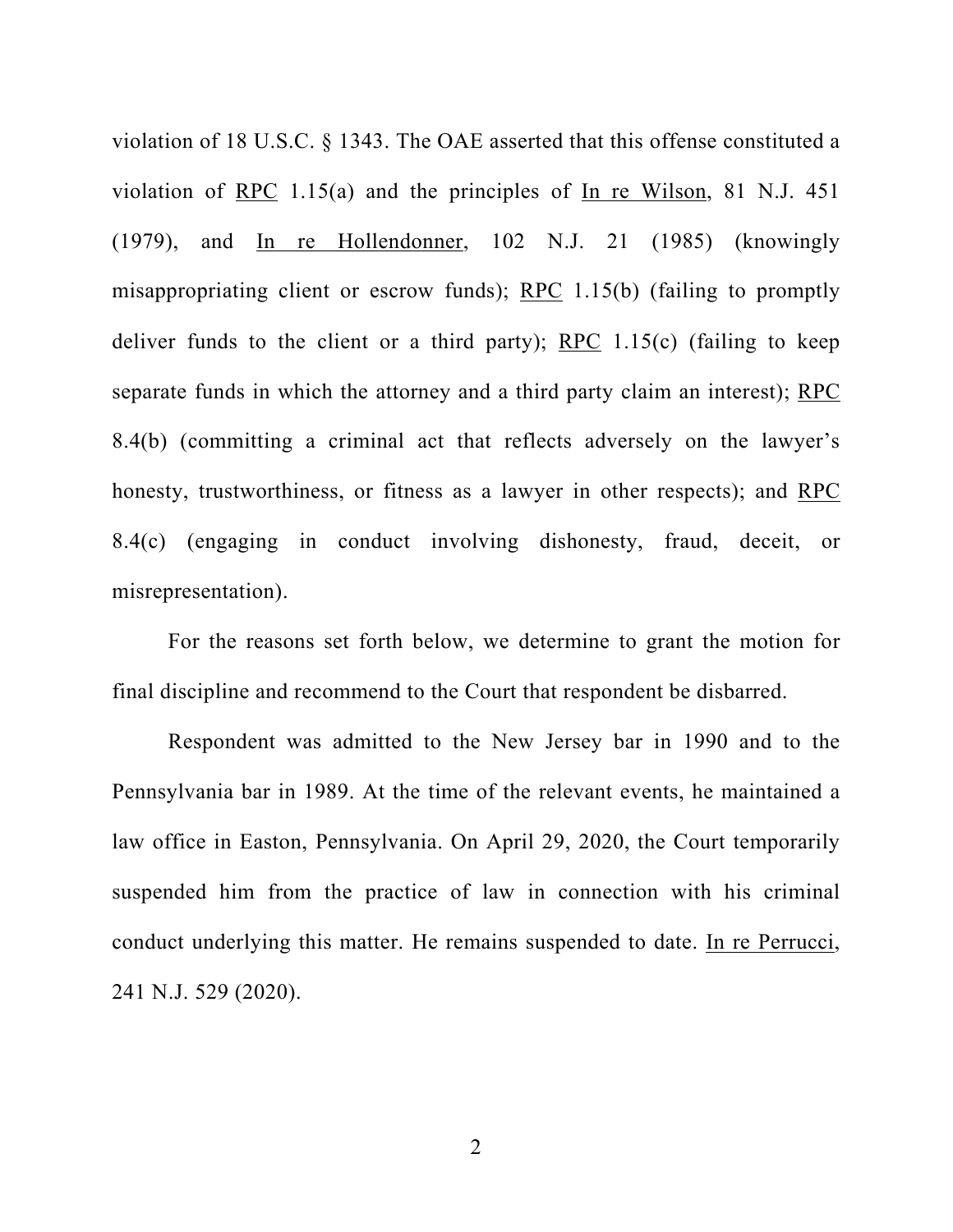On October 28, 2020, the Supreme Court of Pennsylvania disbarred respondent on consent, retroactive to July 8, 2020, in response to his criminal conduct described below.

On March 11, 2020, respondent entered a guilty plea in the EDP to five counts of felony wire fraud, in violation of 18 U.S.C. § 1343. Specifically, in October 2015, respondent was retained by N.G. and S.R. (the heirs), to provide legal services to their father, P.D. On January 4, 2016, P.D. died intestate. Thereafter, in March 2016, respondent filed a motion in the Bergen County Surrogate's Court to be appointed as administrator of P.D.'s estate. The Court granted the motion and, on March 21, 2016, respondent established a bank account in the name of the P.D. estate (the estate account).

The estate account initially was funded with the sum of \$54,814.65, derived from P.D.'s investments. Within two weeks of opening the estate account, respondent disbursed five checks from the estate account, totaling \$36,500, and deposited them in his law firm's operating account for his own use. In January 2017, he disbursed to himself \$5,000, via a check payable to his law firm's operating account.

In February 2017, respondent deposited an additional \$611,000 in the estate account, which was transferred from two Swiss bank accounts held by P.D.. He then proceeded to disburse additional funds to himself. By January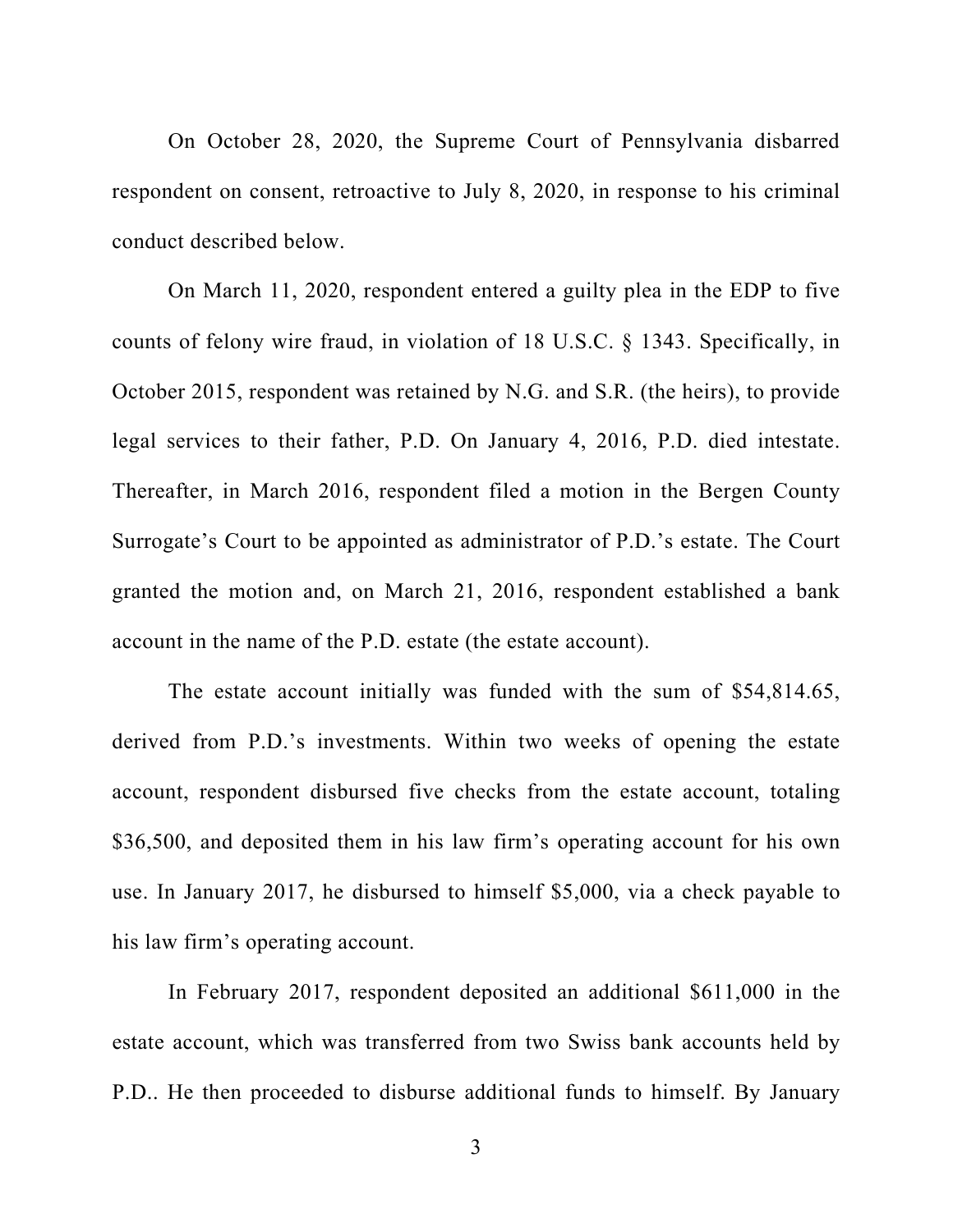2019, respondent had virtually depleted the estate account. From February 2017 to April 12, 2019, respondent disbursed to himself \$386,749.66, via checks payable to his law firm operating account, his attorney trust account (ATA), and a personal account.

By early 2019, the estate's only remaining cash was \$170,000, derived from the proceeds of the sale of P.D.'s home in Beachwood, New Jersey. The property had been sold on April 18, 2016, and respondent held the proceeds in an ATA that he maintained at OceanFirst Bank in New Jersey, until February 26, 2019, when he transferred the funds to a different New Jersey trust account.

In February 2019, respondent spoke to the heirs, via telephone, regarding the status of the estate. When the heirs asked respondent how much he had taken in fees and expenses, respondent misrepresented that, when the first \$500,000 was deposited in the estate account, he disbursed to himself approximately \$30,000. However, by that time, respondent had disbursed \$344,250, much more than the amount he had provided to the heirs. Respondent informed the heirs that he estimated that he would be entitled to another \$30,000 by the time the estate was fully resolved, and that he would notify them before he disbursed any additional estate funds to himself.

4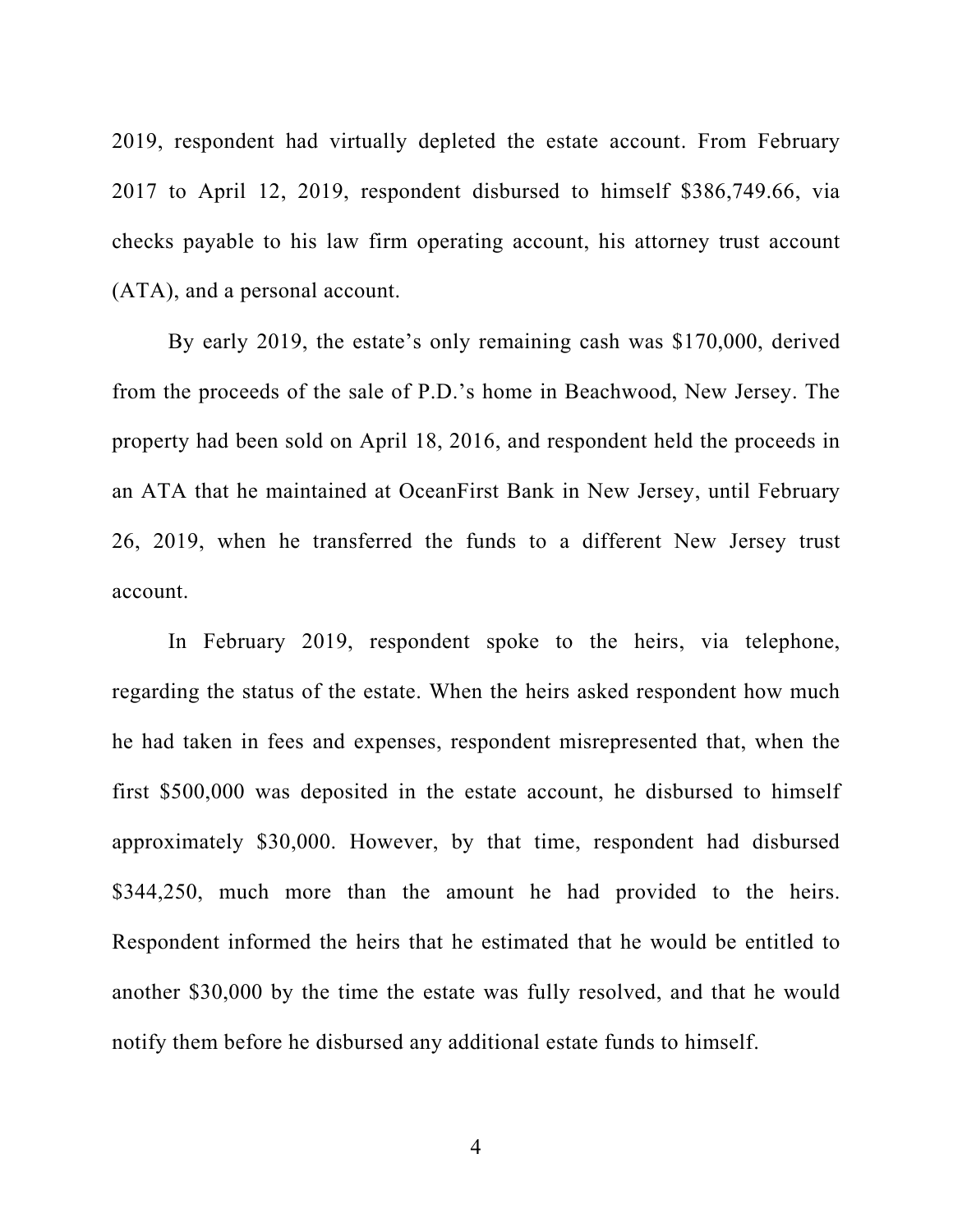During his conversation with the heirs, respondent expressed his understanding that New Jersey set statutory limits on the amount of money he was entitled to take as the estate administrator – approximately  $$60,000$ .<sup>[1](#page-4-0)</sup>

Although respondent had represented to the heirs that he would notify them prior to disbursing additional estate funds to himself, in the ten weeks following their telephone conference, he disbursed to himself an additional \$42,500, via seven checks issued from the estate account, without informing the heirs.

On April 18, 2019, respondent again spoke to the heirs via telephone and made two additional misrepresentations. Specifically, respondent falsely claimed that (1) the proceeds from the Beachwood property were in his ATA and (2) that he was forbidden from depositing those funds in the estate account without clearance from the Internal Revenue Service. As detailed above, in February 2019, those proceeds already had been deposited in the estate account. Between February 28 and April 12, 2019, the date of the second

<span id="page-4-0"></span><sup>&</sup>lt;sup>1</sup> N.J.S.A. 3B:18-14 provides that an estate administrator may charge a 5% commission on the first \$200,000 of all corpus received by the fiduciary, 3.5% on amounts worth between \$200,000 and \$1,000,000, and 2% on any amount over \$1,000,000. N.J.S.A. 3B:18-6 provides that, if any attorney serves as an administrator of an estate and performs "professional services in addition to his fiduciary duties," the attorney may apply to the court for a "just counsel fee."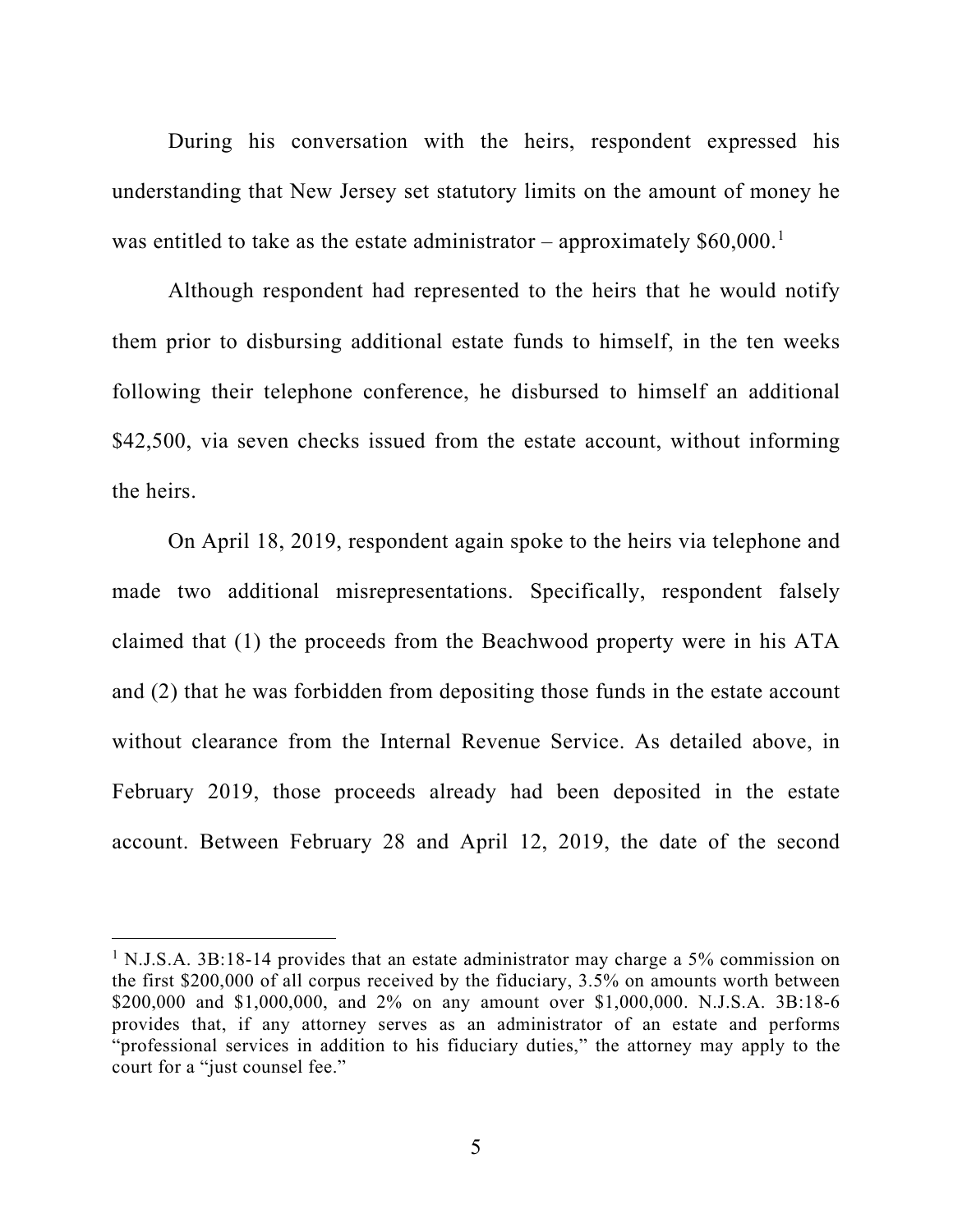telephone conference with the heirs, respondent disbursed to himself \$32,500 from the proceeds of the Beachwood property sale.

During that second telephone conference, the heirs requested that respondent provide them with an interim accounting of the estate. In response, respondent produced an accounting that contained material falsehoods. First, respondent claimed that the Beachwood property sales proceeds were in his ATA. Next, respondent claimed to be entitled to an estate administrator's fee of \$46,000, in addition to attorney's fees of \$102,150. However, billing records demonstrated that respondent worked on the estate for 10.7 hours between June 18, 2017 and June 20, 2018, yet, he had issued to himself fortyfive checks totaling \$190,750. Finally, respondent indicated that he had paid \$60,210 in New Jersey estate taxes. Although that was an accurate assessment of the amount of estate taxes due, respondent never made the tax payments.<sup>[2](#page-5-0)</sup>

In connection with his guilty plea, respondent admitted that he committed five instances of wire fraud. Specifically, respondent admitted to all facts as summarized by the United States Attorney, including that he had been

<span id="page-5-0"></span> $2$  The OAE also referenced a charge in the indictment that was not included in the plea allocution, which charged that, on May 20, 2019, respondent opened a second estate account on which he had sole signatory authority. On that same date, respondent issued a check for \$107,000 drawn on the estate account and deposited that check in the new account. Respondent failed to disburse any of the funds from the new account to the heirs.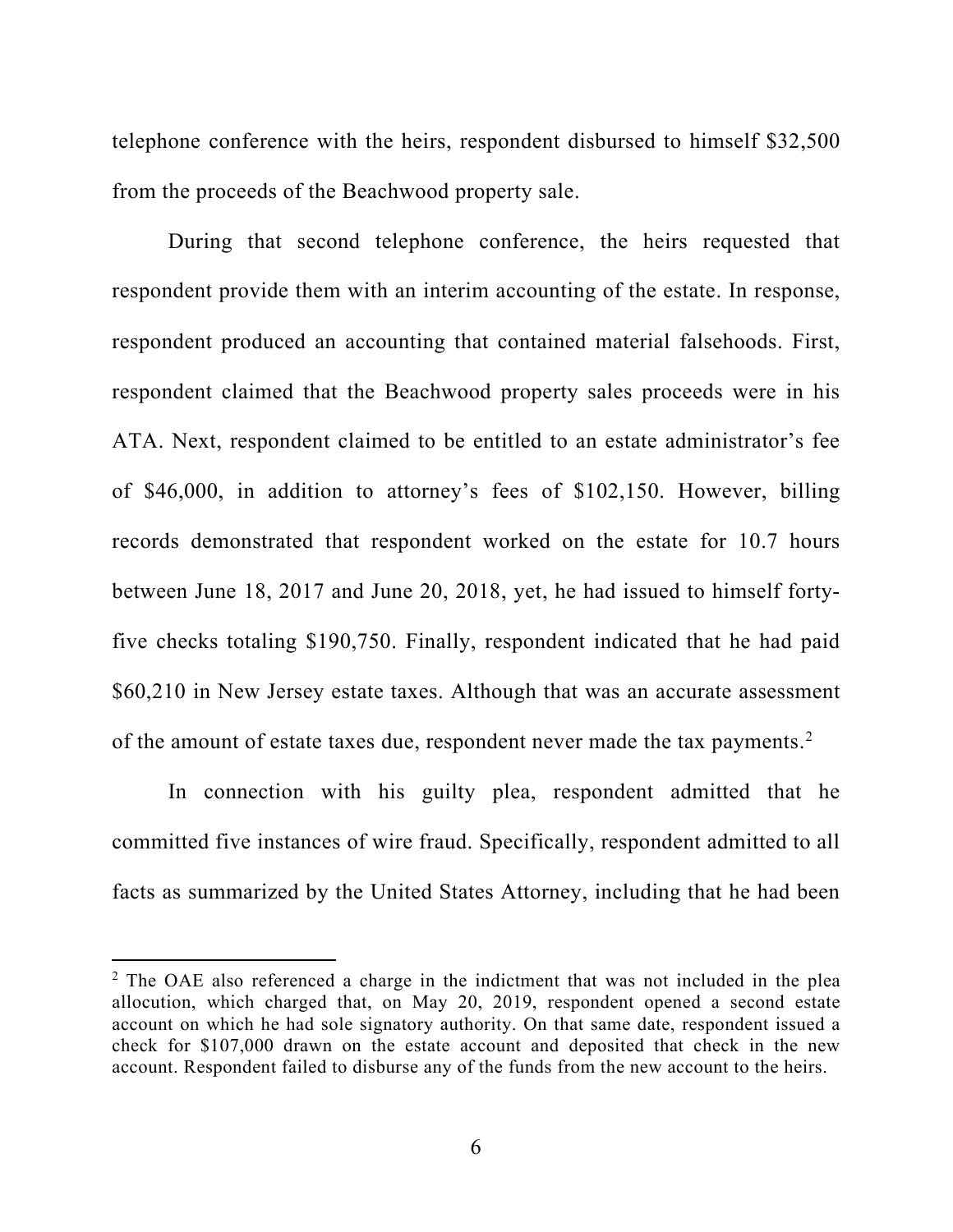hired by the heirs to provide legal services for their father, P.D., and that he had disbursed to himself funds from the estate account to which he was not entitled.

On September 9, 2020, the Honorable Joseph F. Leeson, Jr., U.S.D.J., sentenced respondent to three years of imprisonment to be followed by three years of supervised release. Respondent also was ordered to pay \$301,248.56 in restitution.

At his sentencing hearing, respondent asserted that the amount of loss to the victims (for sentencing guidelines purposes) should be more than \$150,000 but less than \$250,000. Judge Leeson determined, however, that the amount of actual loss was more than \$250,000 but less than \$550,000. Judge Leeson further stated

> [a]s to the nature and circumstances of the offenses, the Defendant's theft and deceit began within the first two weeks after the estate account was opened, and continued for more than three years. He issued more than 80 checks to himself from the estate for approximately \$400,000 which he used to pay his own bills and for luxury items.

> The Defendant lied and took steps to cover up his crimes. He not only took advantage of his role as an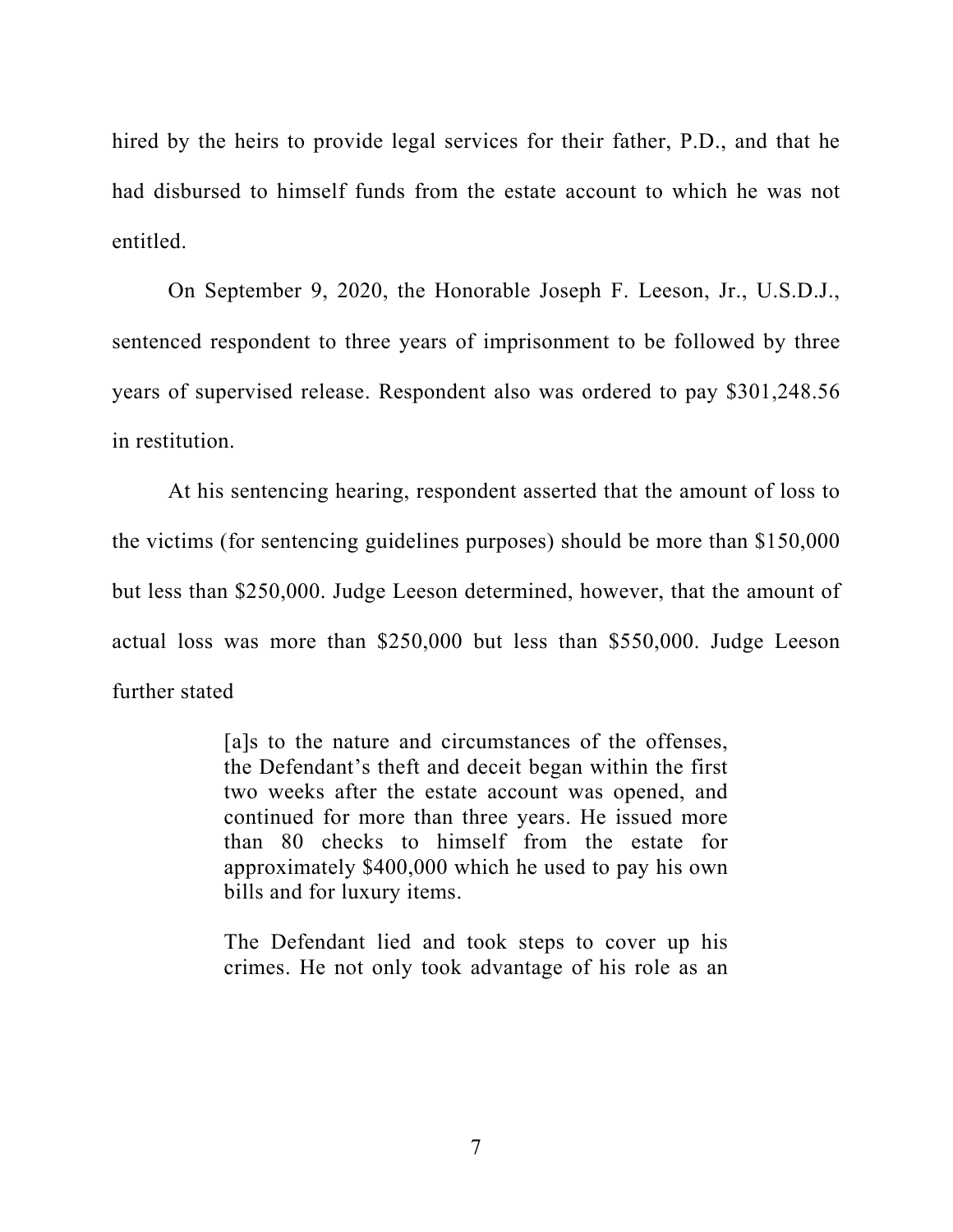attorney, but also as a trusted neighbor and friend to one of the heirs of the estate.

[OAEb4;Ex.G at pp108-09.]<sup>[3](#page-7-0)</sup>

As to mitigation, Judge Leeson found that respondent was "an educated man with no criminal history and no history of substance abuse or mental health issues." Judge Leeson also acknowledged respondent's charitable works and contributions.

In its brief in support of this motion for final discipline, and during oral argument before us, the OAE argued that there was no justification for respondent's use of his clients' estate funds as a personal line of credit, and that his actions clearly constituted knowing misappropriation. Accordingly, the OAE argued that, pursuant to the principles of Wilson and Hollendonner, respondent must be disbarred.

Further, the OAE noted that respondent failed to report his criminal charges to the OAE, as required by R. 1:20-13(a)(1). Respondent is incarcerated and submitted nothing for our consideration.

Final discipline proceedings in New Jersey are governed by R. 1:20- 13(c). Under that Rule, a criminal conviction is conclusive evidence of guilt in

<span id="page-7-0"></span><sup>&</sup>lt;sup>3</sup> "OAEb" refers to the OAE's February 9, 2021 brief and appendix in support of its motion for final discipline. "Ex." refers to the exhibits to the brief.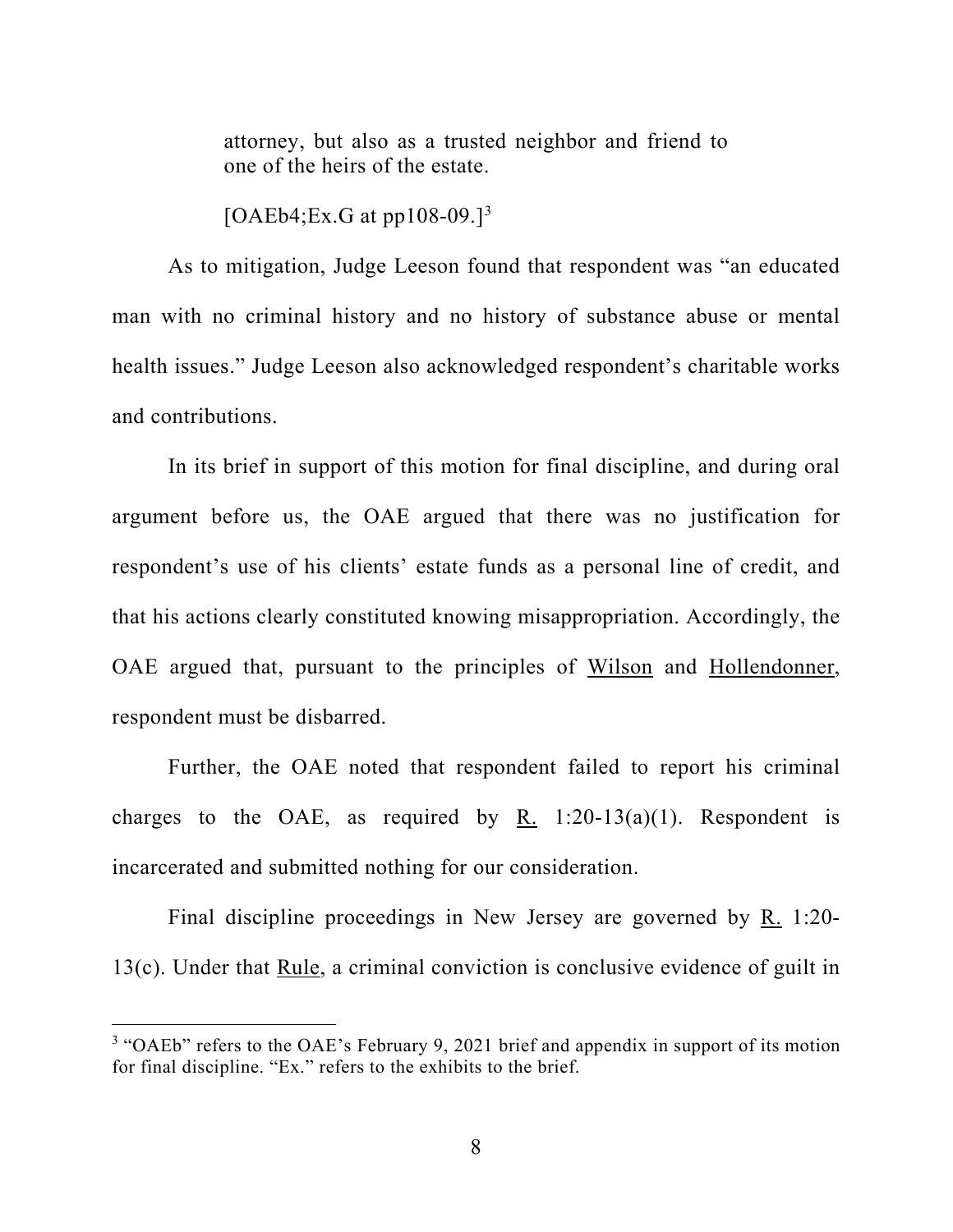a disciplinary proceeding. R. 1:20-13(c)(1); In re Magid, 139 N.J. 449, 451 (1995); In re Principato, 139 N.J. 456, 460 (1995). Respondent's conviction for felony wire fraud, contrary to 18 U.S.C. § 1343, thus, establishes a violation of RPC 8.4(b). Moreover, respondent's crimes violated RPC 1.15(a), the principles of Wilson, and RPC 8.4(c). Hence, the sole issue is the extent of discipline to be imposed. R. 1:20-13(c)(2); In re Magid, 139 N.J. at 451-52; and In re Principato, 139 N.J. at 460.

In determining the appropriate measure of discipline, we must consider the interests of the public, the bar, and the respondent. "The primary purpose of discipline is not to punish the attorney but to preserve the confidence of the public in the bar." Ibid. (citations omitted). Fashioning the appropriate penalty involves a consideration of many factors, including the "nature and severity of the crime, whether the crime is related to the practice of law, and any mitigating factors such as respondent's reputation, his prior trustworthy conduct, and general good conduct." In re Lunetta, 118 N.J. 443, 445-46 (1989).

The Court has noted that, although it does not conduct "an independent examination of the underlying facts to ascertain guilt," it will "consider them relevant to the nature and extent of discipline to be imposed." In re Magid, 139 N.J. at 452. In motions for final discipline, it is acceptable to "examine the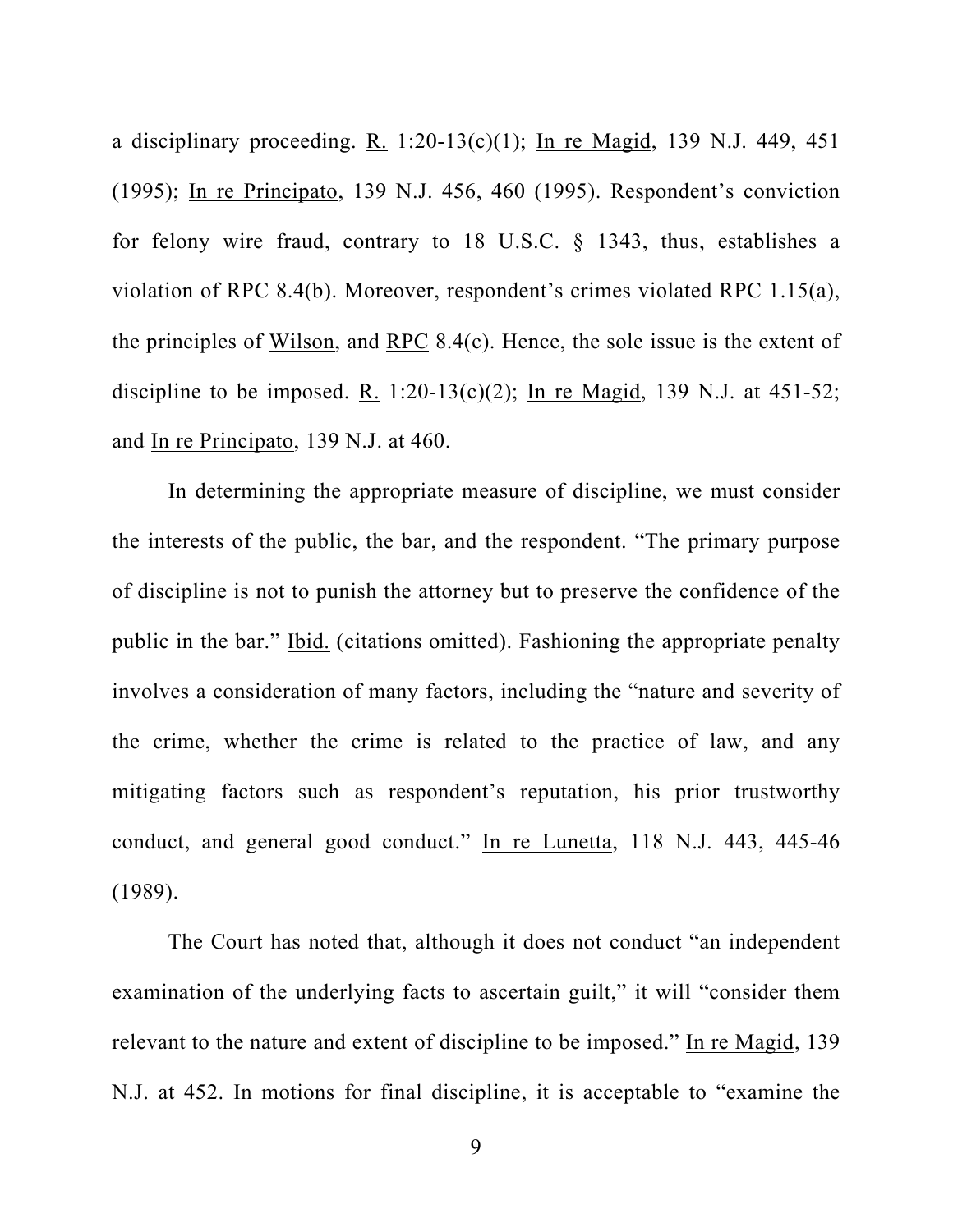totality of the circumstances" including the "details of the offense, the background of respondent, and the pre-sentence report" before "reaching a decision as to [the] sanction to be imposed." In re Spina, 121 N.J. 378, 389 (1990). The "appropriate decision" should provide "due consideration to the interests of the attorney involved and to the protection of the public." Ibid.

Here, multiple lines of New Jersey disciplinary precedent beckon respondent's disbarment.

First, the OAE correctly argued that respondent's knowing misappropriation of entrusted funds triggers automatic disbarment under the Wilson rule.

In Wilson, the Court described knowing misappropriation of client trust funds as follows:

> Unless the context indicates otherwise, 'misappropriation' as used in this opinion means any unauthorized use by the lawyer of clients' funds entrusted to him, including not only stealing, but also unauthorized temporary use for the lawyer's own purpose, whether or not he derives any personal gain or benefit therefrom.

[In re Wilson, 81 N.J. 455 n.1.]

Six years later, the Court elaborated:

The misappropriation that will trigger automatic disbarment under In re Wilson, 81 N.J. 451 (1979), disbarment that is 'almost invariable' . . . consists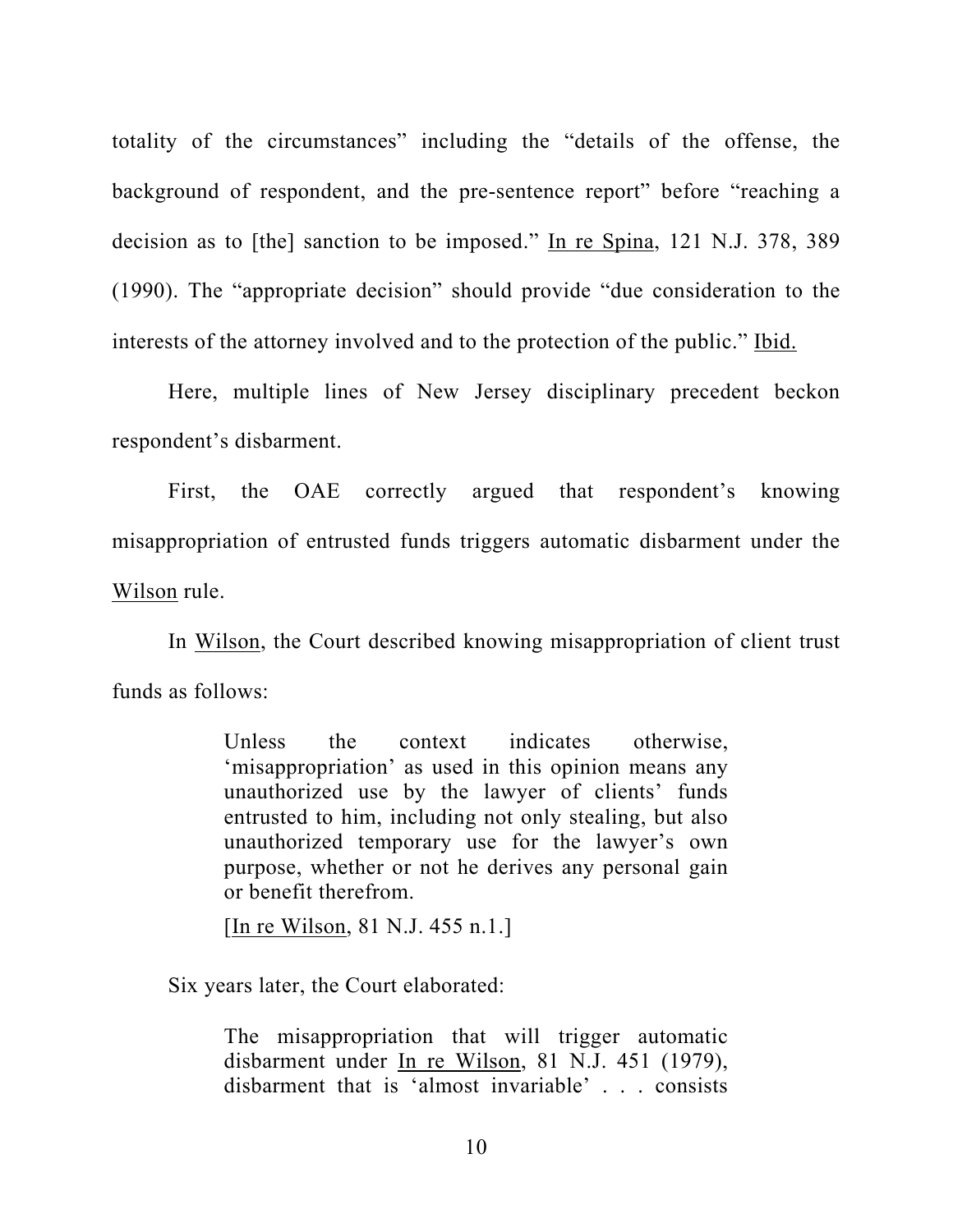simply of a lawyer taking a client's money entrusted to him, knowing that it is the client's money and knowing that the client has not authorized the taking. It makes no difference whether the money is used for a good purpose or a bad purpose, for the benefit of the lawyer or for the benefit of others, or whether the lawyer intended to return the money when he took it, or whether in fact he ultimately did reimburse the client; nor does it matter that the pressures on the lawyer to take the money were great or minimal. The essence of Wilson is that the relative moral quality of the act, measured by these many circumstances that may surround both it and the attorney's state of mind, is irrelevant: it is the mere act of taking your client's money knowing that you have no authority to do so that requires disbarment . . . . The presence of 'good character and fitness,' the absence of 'dishonesty, venality or immorality' – all are irrelevant.

[In re Noonan, 102 N.J. 157, 159-60 (1986).]

Thus, to establish knowing misappropriation, the presenter must produce clear and convincing evidence that the attorney used trust funds, knowing that they belonged to the client and knowing that the client had not authorized him or her to do so.

Moreover, the Court has held that an attorney-client relationship between an attorney and the beneficiaries of a trust is not a prerequisite for a finding of knowing misappropriation. In re McCue, 153 N.J. 365 (1998). Thus, an attorney appointed as the administrator of an estate, where the sole beneficiary was confined to a nursing home, was disbarred when he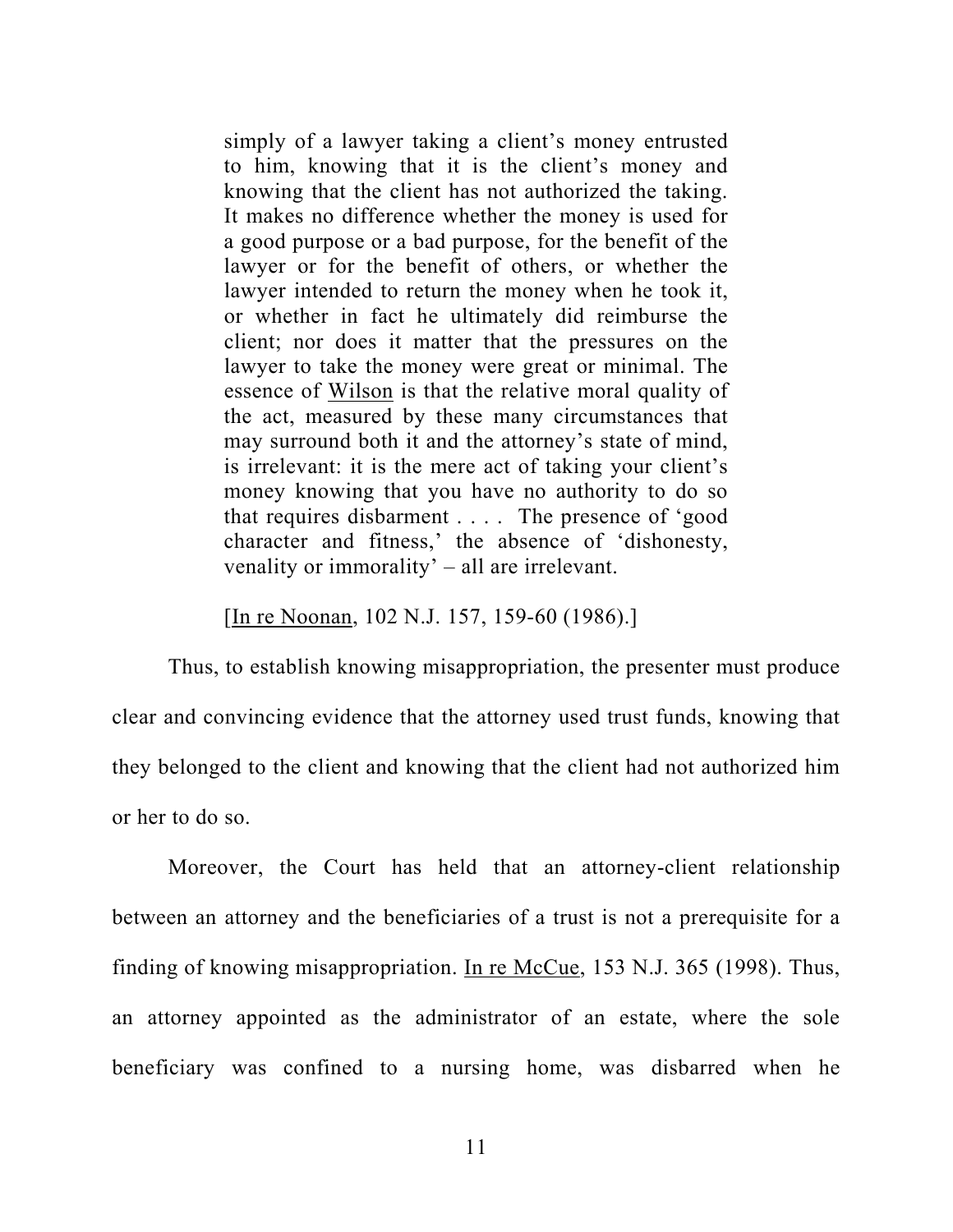"misappropriated and wasted more than \$308,000 in estate funds." In re Meenen, 156 N.J. 401 (1998). Meenen made a series of improper loans from the estate without security or documentation, invested \$205,580 in limited partnerships and speculative companies that were either defunct at the time of the investment or went out of business shortly thereafter, and improperly advanced to himself fees of \$39,000. In the Matter of Robert D. Meenen, DRB 97-406 (June 29, 1998) (slip op. at 3). Meenen was unable to substantiate his entitlement to the fees taken. He also failed to file appropriate tax returns on behalf of the estate until March 1996, during a tax amnesty period established by the State of New Jersey. Id. at 4.

We determined that, even though Meenen had served as administrator, rather than attorney, the appropriate discipline, in that client matter alone, was disbarment. Id. at 5. Accordingly, for his theft from the estate, we recommended Meenen's disbarment. Id. at. 6. The Meenen matter was before us by way of default and Meenen failed to appear for the Order to Show Cause issued by the Court. In re Meenen, 156 N.J. 401.

Here, respondent did, in fact, have an attorney-client relationship with the beneficiaries of the estate, and admitted the criminal conduct constituting the federal wire fraud charges, including disbursing to himself funds from the estate to which he was not entitled. Thus, respondent knowingly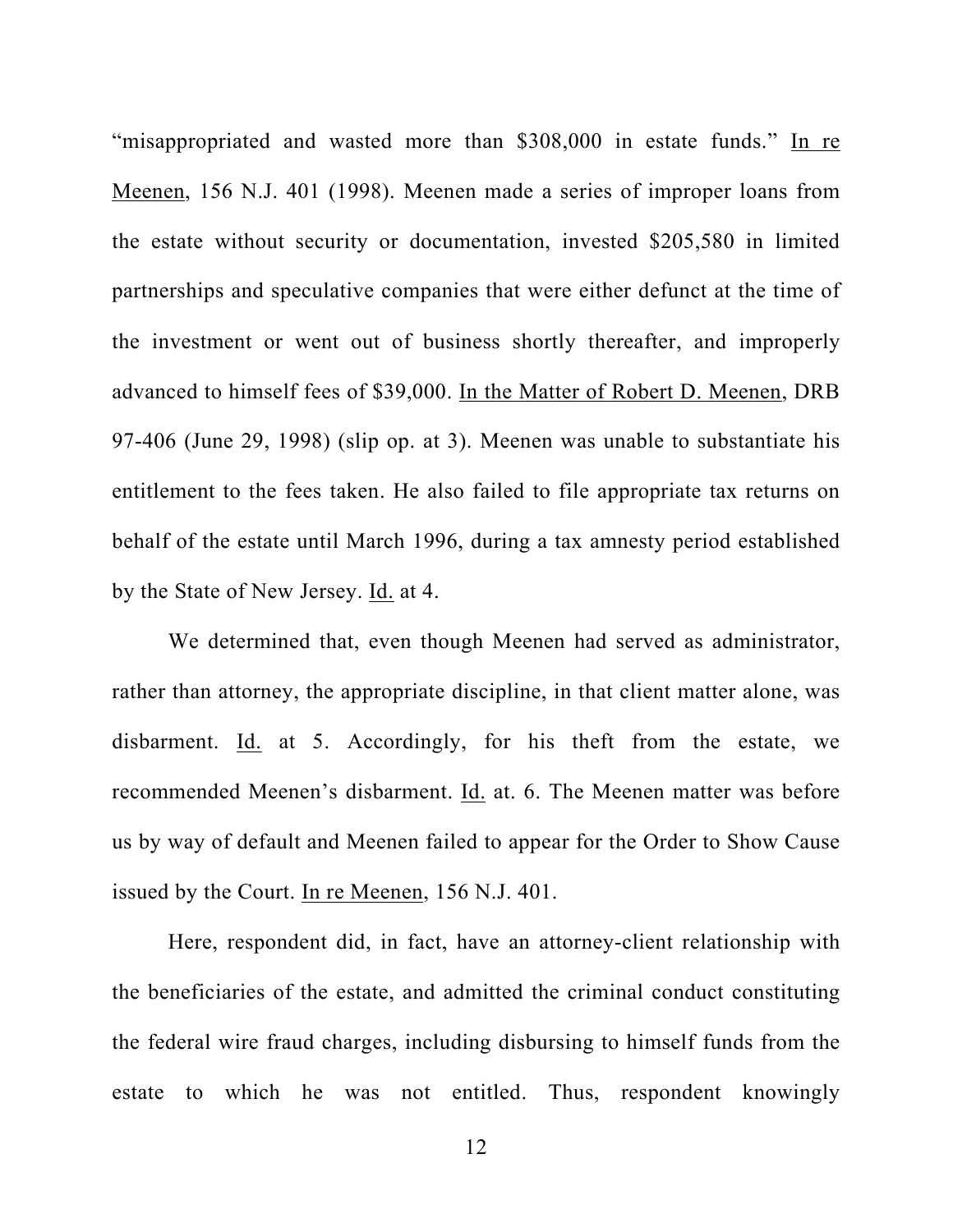misappropriated client funds, in violation of RPC 1.15(a) and the Wilson rule, and must be disbarred. Because respondent stole client funds, the rule in Hollendonner is not implicated and we, thus, dismiss that additional allegation.

Second, based on respondent's conviction, we further find that he violated RPC 8.4(b) and RPC 8.4(c). The quantum of discipline for an attorney convicted of a serious criminal offense ranges from lengthy suspensions to disbarment. See, e.g., In re Mueller, 218 N.J. 3 (2014) (three-year suspension); In re Goldberg, 142 N.J. 557 (1995) (disbarment). In Goldberg, the Court enumerated aggravating factors that normally lead to disbarment in criminal cases:

> Criminal convictions for conspiracy to commit a variety of crimes, such as bribery and official misconduct, as well as an assortment of crimes related to theft by deception and fraud, ordinarily result in disbarment. We have emphasized that when a criminal conspiracy evidences "continuing and prolonged rather than episodic, involvement in crime," is "motivated by personal greed," and involved the use of the lawyer's skills "to assist in the engineering of the criminal scheme," the offense merits disbarment.

[citations omitted.]

Finally, the Court has found that attorneys who commit serious crimes or crimes that evidence a total lack of "moral fiber" must be disbarred to protect the public, the integrity of the bar, and the confidence of the public in the legal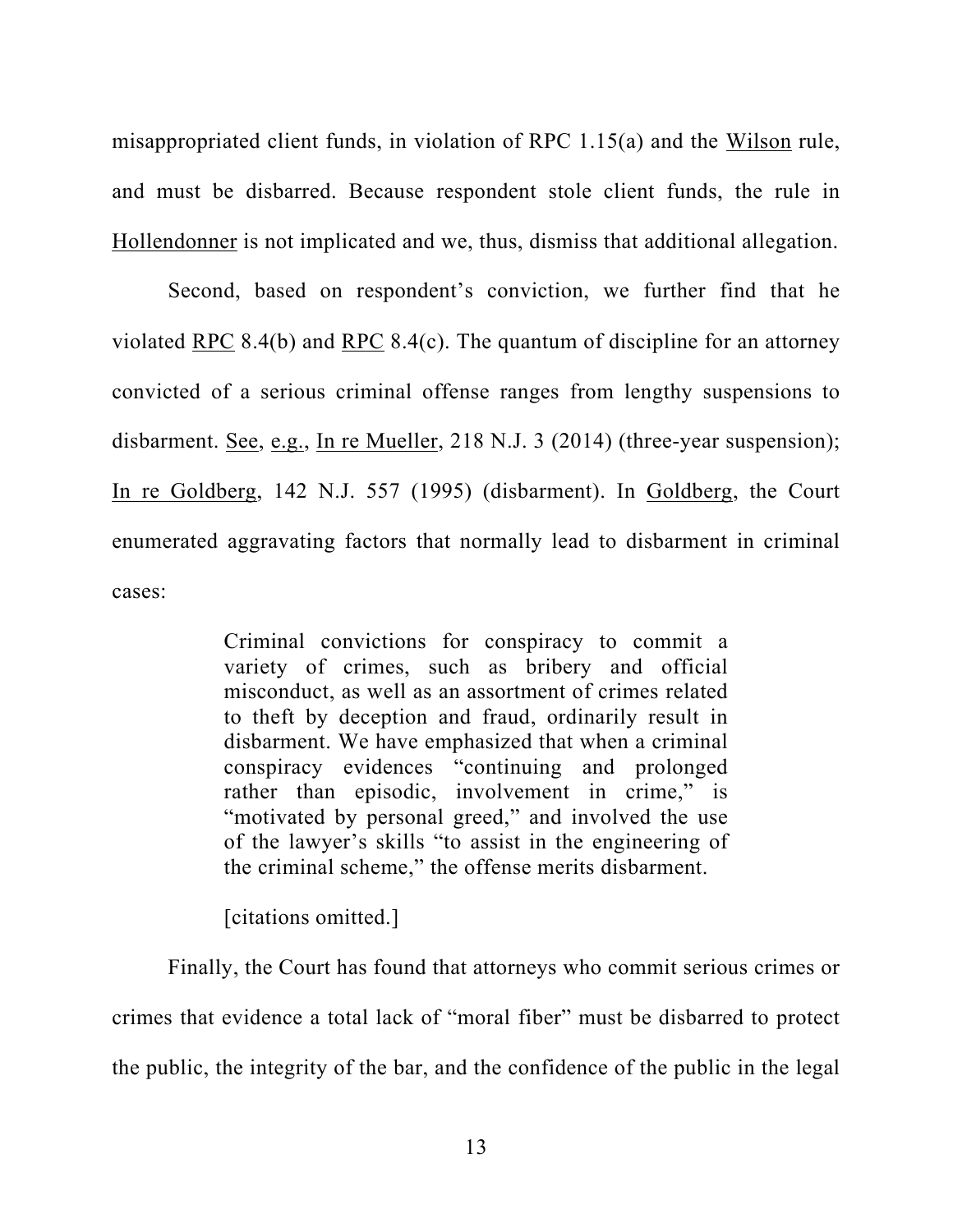profession. See, e.g., In re Quatrella, 237 N.J. 402 (2019) (attorney convicted of conspiracy to commit wire fraud after taking part in a scheme to defraud life insurance providers via three stranger-originated life insurance policies; the victims affected by the crimes lost \$2.7 million and the intended loss to the insurance providers would have been more than \$14 million); In re Seltzer, 169 N.J. 590 (2001) (attorney working as a public adjuster committed insurance fraud by taking bribes for submitting falsely inflated claims to insurance companies and failed to report the payments as income on his tax returns; attorney guilty of conspiracy to commit mail fraud, mail fraud, and conspiracy to defraud the Internal Revenue Service); In re Lurie, 163 N.J*.* 83 (2000) (attorney convicted of eight counts of scheming to commit fraud, nine counts of intentional real estate securities fraud, six counts of grand larceny, and one count of offering a false statement for filing); In re Chucas, 156 N.J. 542 (1999) (attorney convicted of wire fraud, unlawful monetary transactions, and conspiracy to commit wire fraud; attorney and co-defendant used for their own purposes \$238,000 collected from numerous victims for the false purpose of buying stock); In re Hasbrouck, 152 N.J. 366 (1998) (attorney pleaded guilty to several counts of burglary and theft by unlawful taking, which she had committed to support her addiction to pain-killing drugs); In re Goldberg, 142 N.J*.* 557 (1995) (two separate convictions for mail fraud and conspiracy to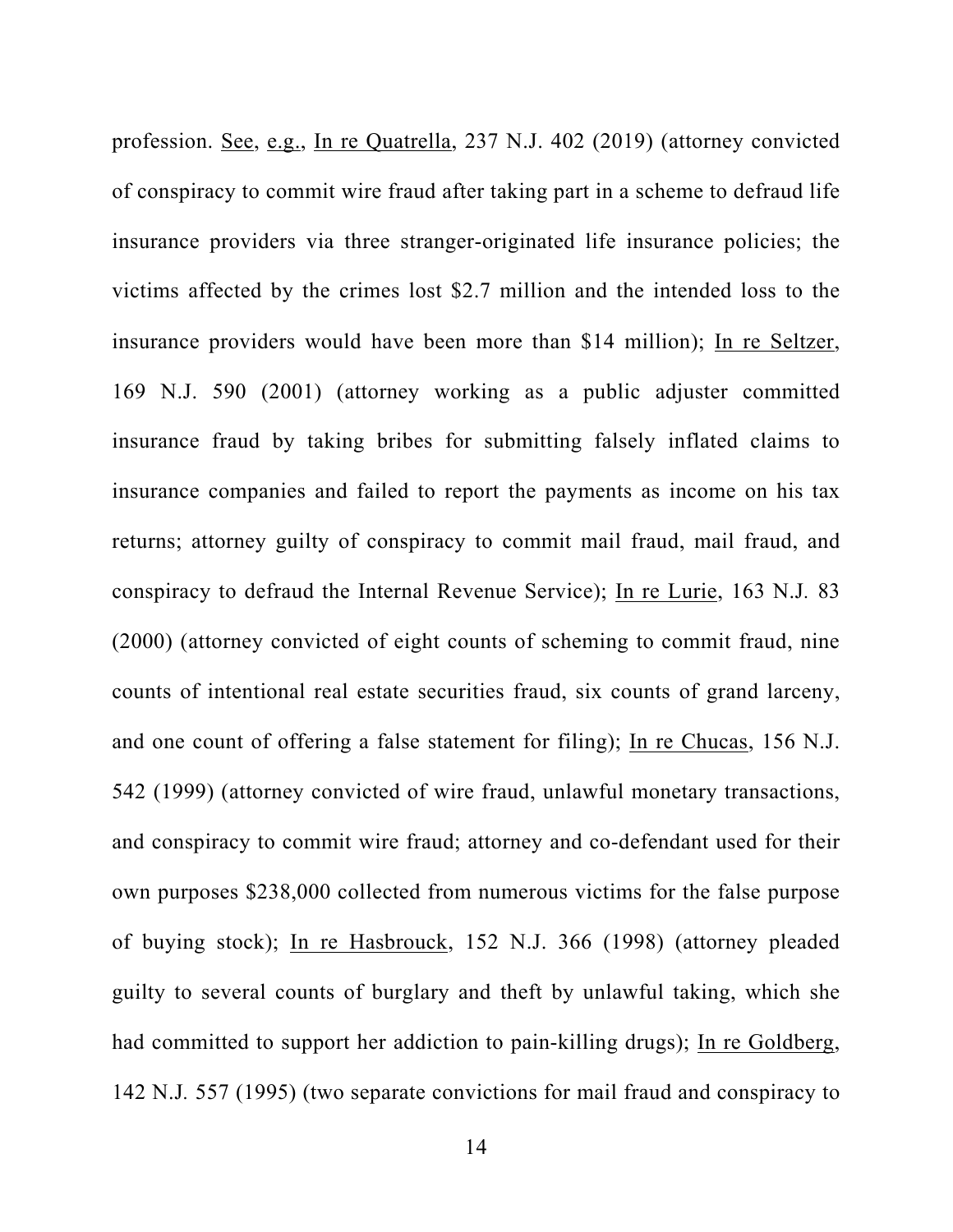defraud the United States); In re Messinger, 133 N.J. 173 (1993) (attorney convicted of conspiracy to defraud the United States by engaging in fraudulent securities transactions to generate tax losses, aiding in the filing of false tax returns for various partnerships, and filing a false personal tax return; the attorney was involved in the conspiracy for three years, directly benefited from the false tax deductions, and was motivated by personal gain); and In re Mallon, 118 N.J. 663 (1990) (attorney convicted of conspiracy to defraud the United States and aiding and abetting the submission of false tax returns; attorney directly participated in the laundering of funds to fabricate two transactions reported on two tax returns in 1983 and 1984).

Here, respondent pled guilty to committing acts constituting wire fraud by which he knowingly misappropriated his clients' funds for his own purposes. As Judge Leeson found, respondent issued eighty checks to himself, totaling approximately \$400,000, via unauthorized disbursements from the estate account. It is clear that respondent's conduct violated RPC 8.4(b) and RPC 8.4(c). Respondent's misconduct evidenced a total lack of "moral fiber" and we, to protect the public and preserve confidence in the bar, determine to recommend to the Court that respondent be disbarred.

As noted above, the OAE further asserted that respondent's criminal conduct violated RPC 1.15(b) and RPC 1.15(c). We agree and find that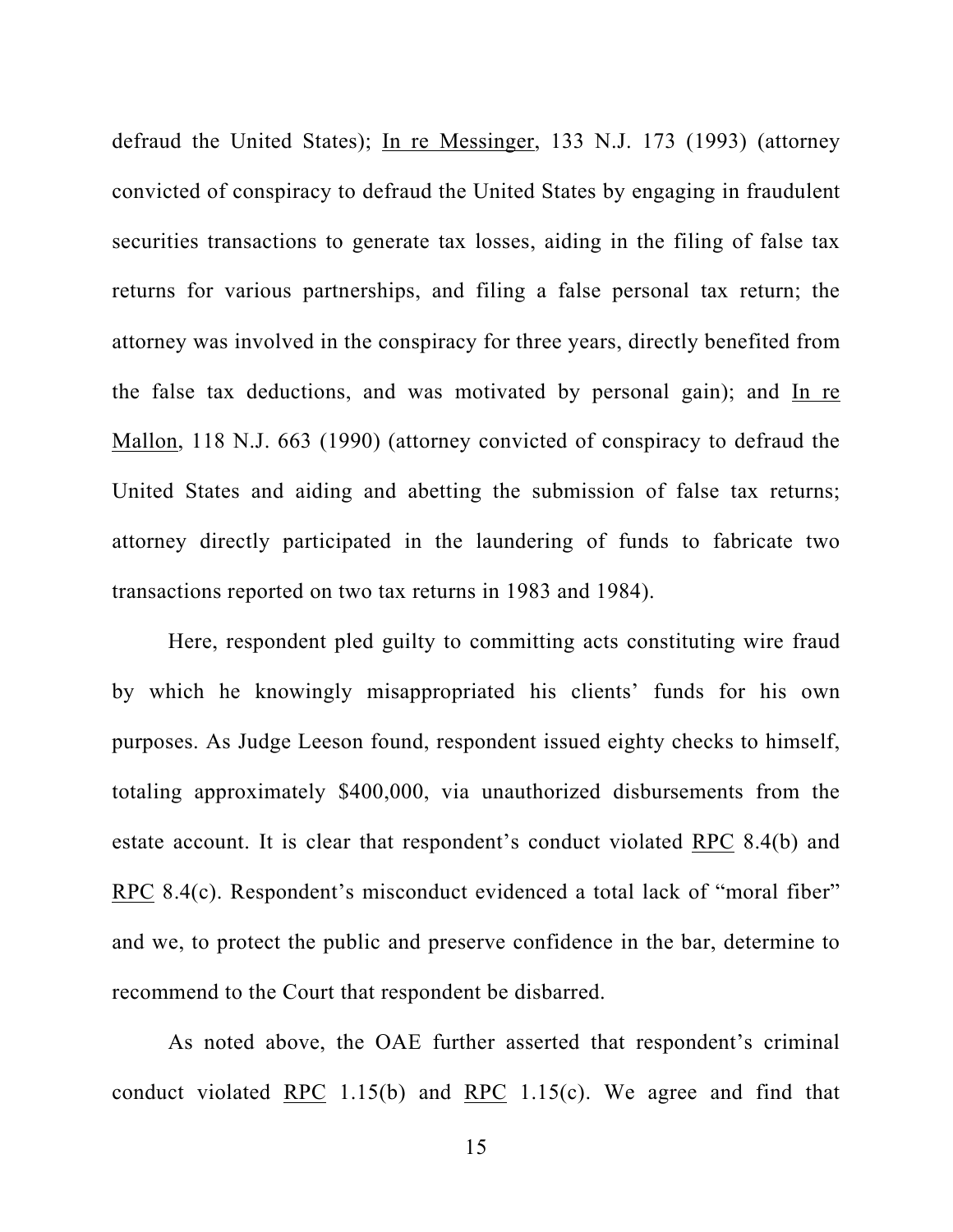respondent violated those Rules. However, considering the above analysis, any additional findings as to  $RPC$  1.15(b) and (c) do not serve to alter the recommended quantum of discipline. Accordingly, we grant the OAE's motion for final discipline and recommend to the Court that respondent be disbarred.

Member Rivera was absent.

We further determine to require respondent to reimburse the Disciplinary Oversight Committee for administrative costs and actual expenses incurred in the prosecution of this matter, as provided in R. 1:20-17.

> Disciplinary Review Board Hon. Maurice J. Gallipoli, A.J.S.C. (Ret.), Chair

 By: **/s/ Timothy M. Ellis**  Timothy M. Ellis Acting Chief Counsel